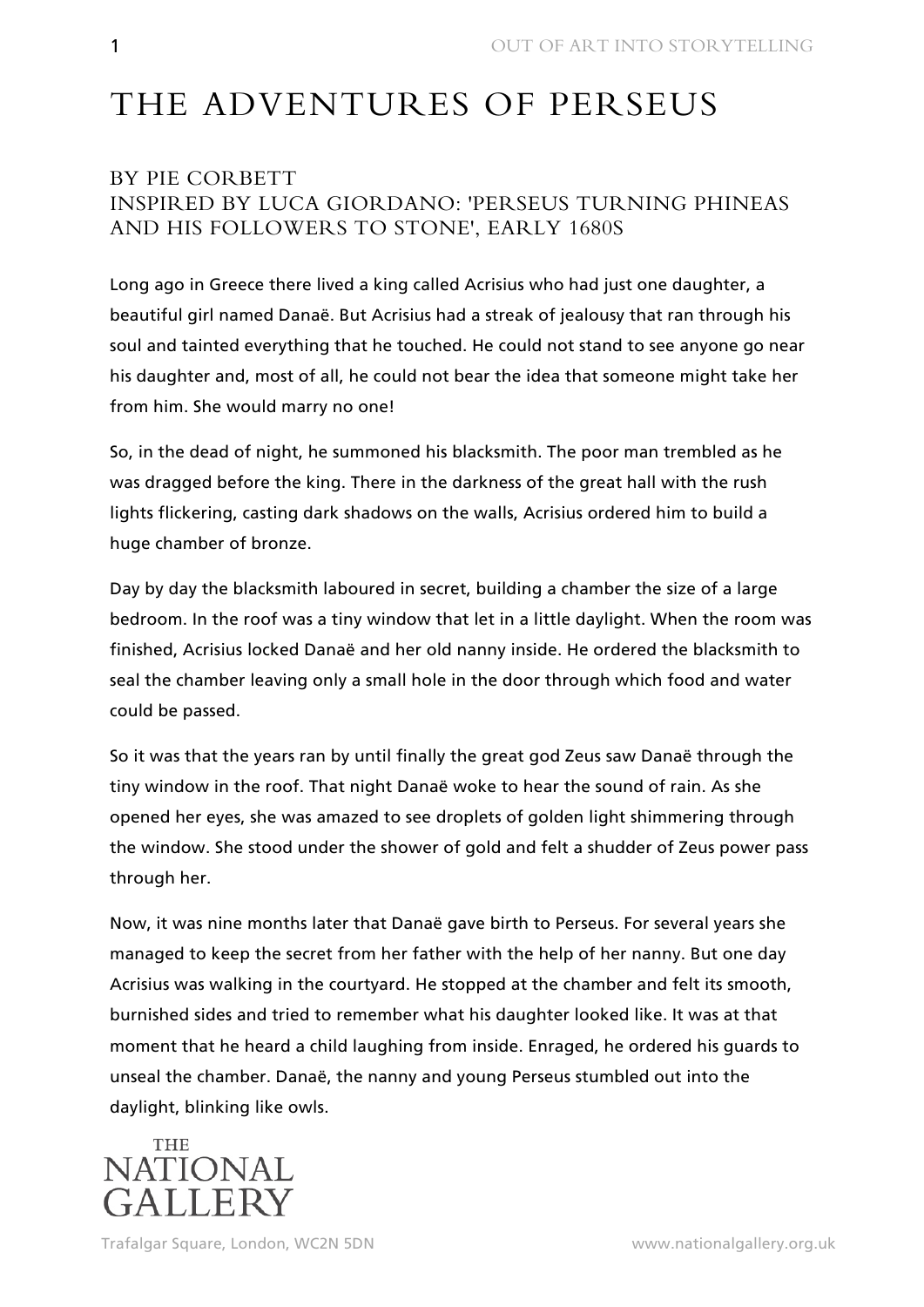Acrisius ordered the poor nanny to be executed. Before her blood had run dry, a large chest had been made. Danaë and Perseus were squeezed into the chest, the lid nailed down and it was thrown into the sea. Acrisius stood on the beach and watched as it bobbed further and further into the distance. Knowing that he had sent his own flesh and blood to their doom, he stood staring until the sun set. But the chest was tugged by powers stronger than a king's hatred and it drifted towards the island of Seriphus.

Dictys the fisherman would never be rich, but he was a kind man. Every day he went down to the rocks where he cast out his nets and dragged them back in, hoping for a silvery catch. Now, on this morning, when he began to pull in the net he had to call to the other fishermen, for there was something trapped.

It was not a dolphin as they suspected at first but a huge chest. They dragged it onto the beach and before Dictys had a chance to force it open, the lid moved of its own accord. To his amazement, out stepped a beautiful young woman and her toddler – Danaë and Perseus.

And because he was a good man, Dictys took them into his humble home. Danaë did not once think of the palace that she had known, for Dictys gave her freedom, the sunlight and the beautiful sea. Now the years ran by happily until the king of the island, Polydectes, fell in love with Danaë, almost as if he could not help himself. He wanted to marry her.

But Perseus, who now stood tall, declared: "No man may marry my mother without my word, for I am her only male relative." The two argued and Polydectes taunted Perseus. Enraged, Perseus swore by Zeus that he would provide a wedding gift for Polydectes, a terrible gift – the head of the Medusa. Terrible because with just one glance, she could turn any living creature to stone!

No sooner had the words been spoken than Perseus regretted what he had said. But it was too late. He had sworn by Zeus and now that could not be changed. That evening, Perseus stood by the sea, staring out at the waves and wondering how he could ever find and capture the Medusa's head. He knew that Medusa lived with her sisters, the Gorgons. And only the three one-eyed witches knew where she lived.

As he was wondering how he would find the one-eyed witches, he heard a noise behind him. There was the goddess Athena, who gave him a sword that would slice

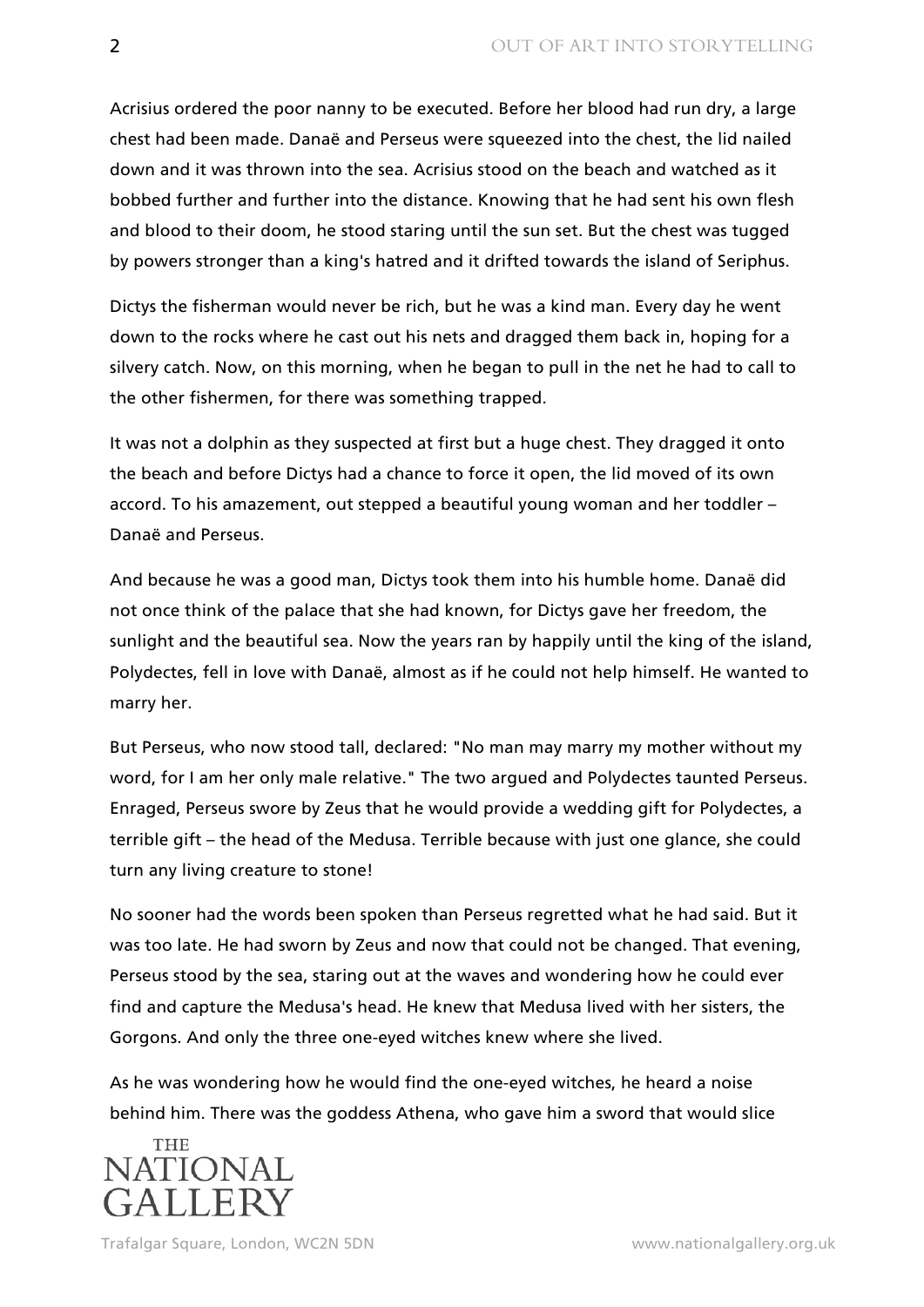through any metal, and a shield polished until it shone like a mirror. But more than that, for Hermes the god of trickery had stolen a cape of invisibility, a pair of winged sandals so that Perseus could fly, and a sack to conceal the Medusa's gory gaze. Then Hermes whispered to Perseus an idea, a little seed of an idea that soon took root.

On winged sandals Perseus flew to the one-eyed witches' lair. Ancient as time, wrinkled and stooped like three ragged crows, they sat, muttering and cackling. Perseus stood between them. They sensed his presence but could not see him because their eye sockets were empty.

"Now tell me, fair lady, where is Medusa's den?" Within seconds the hags began to quarrel about which one was the fair lady. To solve the question, one of them produced an eye – the eye they shared. She was about to put it into her empty eye socket when Perseus grabbed it. He said: "Tell me where Medusa lives – or I'll throw this bright bauble to the seagulls." It stared up at him, almost knowingly. He shuddered and closed his fist around its jelly.

Sooner rather than later, Perseus had his answer and was flying across dark rocks until he came to the mouth of the cave where the Gorgons slept. Their leathery wings were folded but their hair writhed in a knot of serpents. He drew his sword but was uncertain which was Medusa. Then he noticed that by one Gorgon, tiny mice had been frozen into stone. It had to be Medusa!

He took his sword and crept closer. Using the shield as a mirror, he avoided her icy stare. With a scream and one blow, he sliced off her head and scooped it into the sack. Wearing his cape of invisibility, he crouched in the shadows as the sisters searched the cave.

Once they had left, Perseus noticed that out of Medusa's foul body a tiny winged horse struggled. It flew round the cave, casting white light. And it grew. There was no time to lose. Perseus mounted Pegasus and they set off, back to Polydectes' castle. For at that very moment, the wedding guests were arriving. Danaë was about to be forced into marriage!

As they flew over the sea, Perseus saw below a beautiful girl chained to a rock. It was Andromeda about to be sacrificed to a sea monster. Pegasus dived down and his shadow on the sea confused the monster. It took only one blow and the sea monster